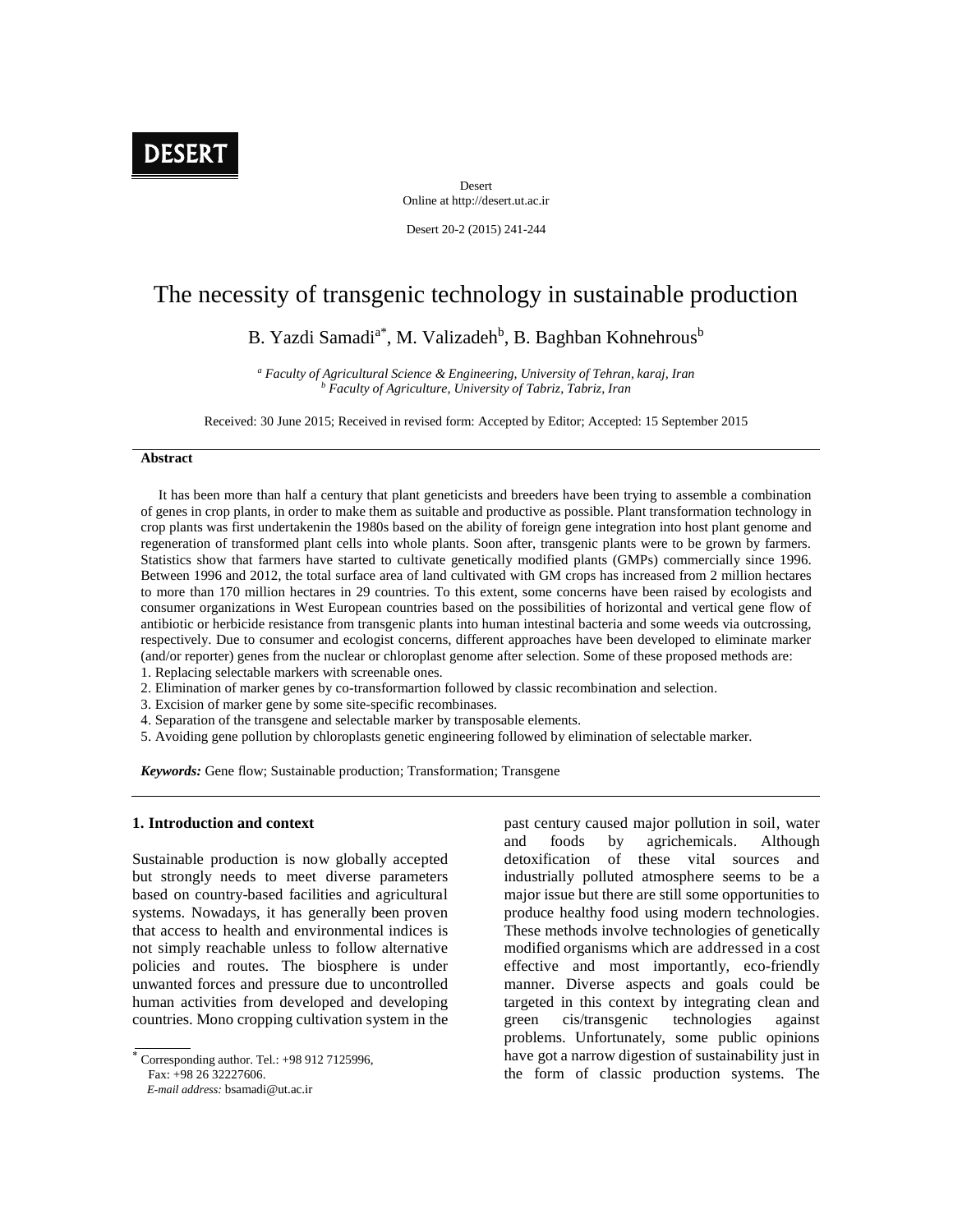primary calculation of input and output of these systems shows that they could be adapted in small scale only and never useable on millions of hectares which are the main source of food and feed. It is well known that our lands and waters are already polluted with agrochemicals and need to be cleaned and detoxified. Although the first and second generations of transgenic plants could be produced without pesticides plus minimum amounts of herbicides, it is clear, reasonable and accepted that more progress and improvements still need to be committed to solve existing shortages and biosafety concerns as well. However, statistics show that farmers have started to cultivate genetically modified plants (GMPs) commercially since 1996. Between 1996 and 2012, the total surface area of lands cultivated with GM crops has increased from about 2 million hectares to more than 170 million hectares in 29 countries. Therefore more than 10% of the world's arable lands are cultivated with transgenic crops (1). To this extent, some concerns were raised by ecologists and consumer organizations in West European countries based on the possibilities of horizontal and vertical gene flow of antibiotic or herbicide resistance from transgenic plants into human intestinal bacteria and some weeds (via outcrossing), respectively. Although there is no evidence supporting these concerns so far, but the elimination of resistance genes from transgenic plants and management of isolation parameters could help to label the marketing of GM products (2,9). Despite the current uncertainty over GM crops, one thing remains clear, which is that this technology with its potential to create economically important crop varieties is simply too valuable to ignore. There are, however, some valid concerns. If these issues are to be resolved, decisions must be based on credible, science-based information (8). In addition, apart from any politics and conspiracy, to avoid any less developed ideas and useless challenges, it seems that a worldwide policy needs to be developed for defining modern sustainable systems. Usually, controversies that appear on a network have a negative charge to reach a stable and long life protocol. It has certainly be proven that the relationship between organisms in a sustainable biological/material/energetic cycling system must

be considered rationally to save and oxygenize the biosphere.

*Areas to be integrated for sustainable production systems*

Today, different areas and objects that have emerged from transgenic technologies need to be considered and integrated in sustainable production systems. These include:

1. Bt Insect Resistant Technology

2. Herbicide Tolerance Technology (Glyphosate and Glufosinate)

3. Contribution of GM Technology to the Livestock Sector

4. Delayed Ripening Technology

5. Tissue Culture Technology

6. Molecular Breeding and Marker-Assisted Selection

7. Microbial Fermentation

8. Plant Disease Diagnostics

- 9. Bioinformatics
- 10. Green Energy: Biofuels
- 11. Plants for Bioremediation
- 12. Molecular Pharming and Biopharmaceuticals
- 13. Biofortification
- 14. Biotechnology for Salinity in Problem Soils

15. Biotechnology for the Development of Drought Tolerant Crops

- 16. Marker-Free GM Plants
- 17. Biotechnology for Biodiversity
- 18. Nitrogen Use Efficient Biotech Crops
- 19. …..

#### *Status of crop biotechnology and challenges ahead*

Table 1 shows the pioneer countries in cultivation and cultivated GM crops (1). According to the above mentioned concerns, much of the GM crops grown in recent years are used for livestock feed (and non-human food), thus increased demand for meat will lead to increased demand for GM crops with which to feed livestock. Feed grain usage as a percentage of total crop production was 70% for corn and more than 90% for oil seed meals such as soybeans: about 70 million tons in 2010 (12). The end product of commercial grain from biotech with which to feed livestock. Feed grain usage as a<br>percentage of total crop production was 70% for<br>corn and more than 90% for oil seed meals such as<br>soybeans: about 70 million tons in 2010 (12). The<br>end product of commerc approximately 160 billion US\$ in 2011.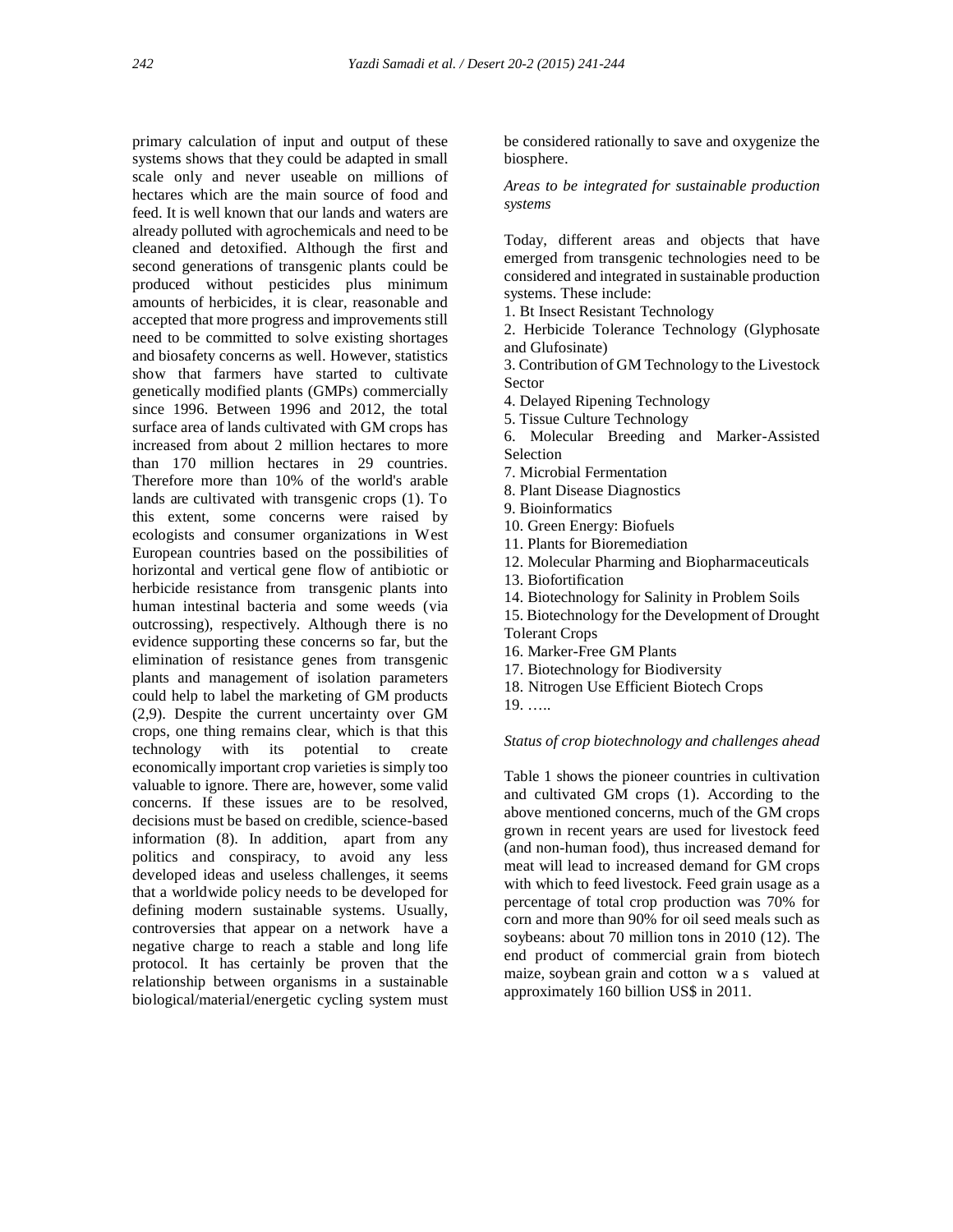Table 1. Seven high ranked countries in GM crop cultivation in 2012 (1)

| Country       | <b>Million</b> hectares | Crops                              |
|---------------|-------------------------|------------------------------------|
| USA           | 69.5                    | maize, soybean, cotton, sugar beet |
| <b>Brazil</b> | 36.6                    | soybean, maize, cotton             |
| Argentina     | 23.9                    | soybean, maize, cotton             |
| Canada        | 11.6                    | canola, maize, soybean, sugar beet |
| India         | 10.8                    | cotton                             |
| China         |                         | cotton, papaya, tomato             |

Park and his colleagues in their review article argue that transgenic crops being grown in many parts of the world are either herbicide tolerant (HT) or insect resistant (Bt), although a number of novel transgenic crops for nutritional benefits, drought tolerant and higher yielding are under production  $(10)$ .

In any biotechnological product, the three pillars of sustainability, i.e., economic, environmental and social factors have to be considered. From the economic dimension there are benefits on input savings and increase in crop yields and quality (10). The environmental dimension is quite important for sustainability, and transgenic crops have positive impacts on soil erosion, desertification, climate change and water quality due to lower levels of cultivation, lower levels of pesticide and herbicide use, and also less movement into ground water. The reduction of field operation can also lead to reduction in greenhouse gases (GHGs) emission and lower fuel requirements for machinery operations (10). Transgenic crops have health benefits too, as farmers use and handle less toxic pesticides. Increased income in developing countries leads to increased benefits in relation to nutrition, health and education (10).

Garcia and Altieri summarized the potential benefits of Bt and HT GM crops as: reduced pesticide and herbicide use, reduction of farming practices and more efficient short-term production. The potential impacts are monoculture paradigm, biodiversity reduction and increasing vulnerability of crops to environmental changes, new pests and diseases (5).

There is no evidence showing that transgenic markers used so far pose a health risk to humans or domestic animals. However, the risk of "vertical cross-species" can not be ruled out (3).

In a review paper, Tuteja and co-workers state that transgenes integrate at random positions in the genome of target species leading to possible unwanted side effects such as mutation and unpredictable expression patterns. Therefore, techniques for the removal of selection markers and the directed integration of transgenes at safe

locations in the genome is desirable to biotech companies; although, at present there is no commercialization of marker free transgenic crops (13).

In general, there are two strategies to fight transgenic risks. One way is the use of markers not based on antibiotic or herbicide resistant genes, and the other is to excise or segregate marker genes from the host genome after regeneration of transgenic plants which include co-transformation (i.e., separate transformation of marker and recombinase-mediated marker deletion, transposon-based expelling systems, and transformation by marker genes are not based on herbicide or antibiotic selection (3, 7, 11).

Day and Goldschmidt-Clermont reviewed chloroplast transformation and argued that plastid transformation has several advantages over transformation of nuclear genome. One advantage is that plastid transgene expression can be very high and the desired recombinant protein may represent up to 70% of leaf protein. Another advantage is that the integration of transgene proceeds by homologous recombination and is therefore precise and predictable. There are also good selectable markers for plastid transformation such as aadA dominant gene that confers resistance to spectinomycin and streptomycin (4). They state that there are several strategies to isolate transgenic chloroplasts without foreign marker genes. Some of these are marker excision occur through homologous recombination, excision of marker genes by cite-specific recombinases, isolation of aadA-free plastid genomes using cotransformation and segregation, and isolation of marker-free plants using co-integration of the marker gene (4).

## *Status of agricultural biotechnology in Iran*

Research areas of agricultural biotechnology in Iran are: crop biotech, horticultural biotech, soil biotechnology, food science biotech, plant breeding and genetic engineering, and biotechnology in animal and veterinary sciences. Altogether, 42 universities confer MS degrees and